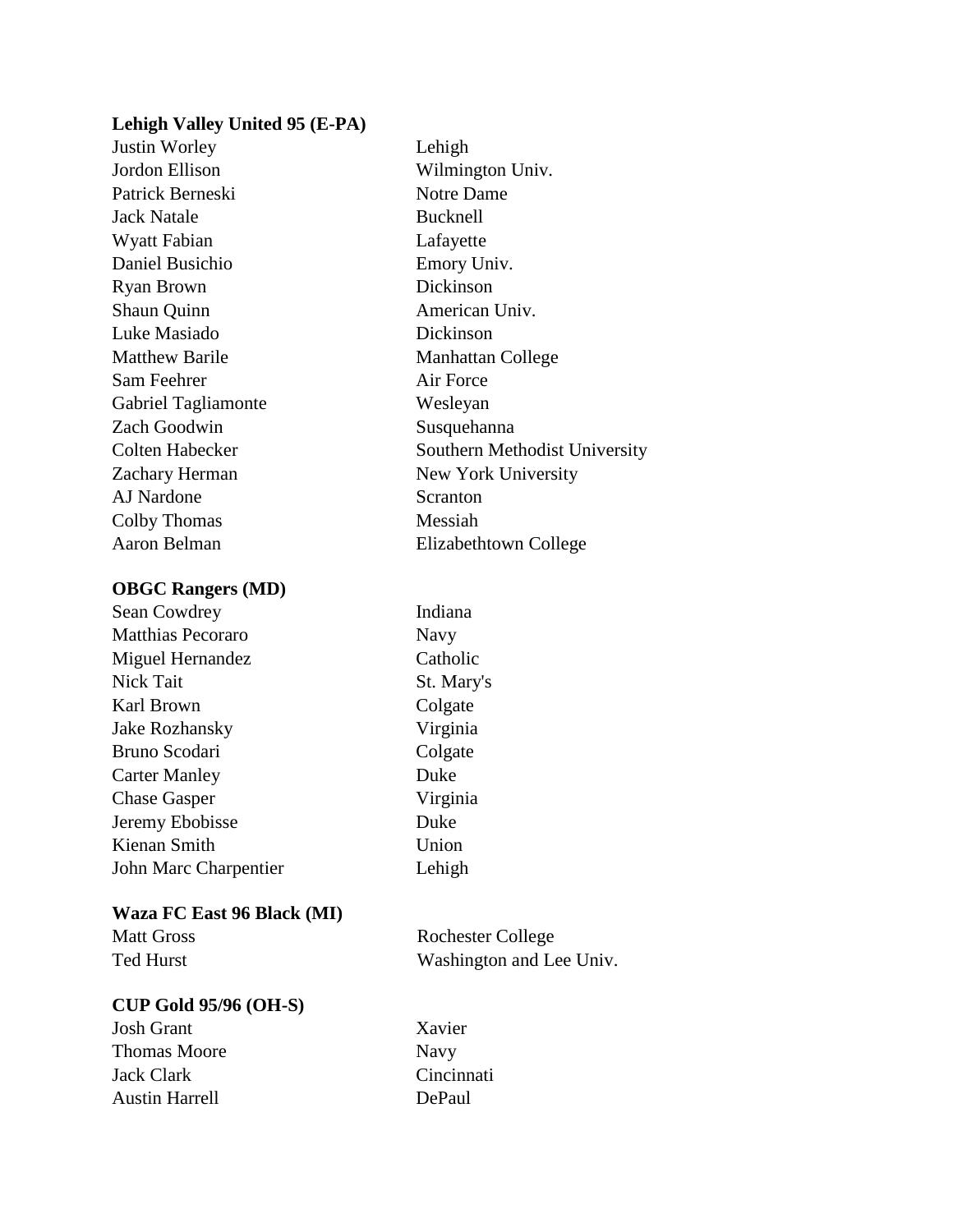Gabe Welp Brown Christian Hay Cincinnati Caleb Griffith Messiah Wes Mink Cakland Trevor Thompson Bellarmine Henry Myers Kenyon College Thor Beckdahl Duquesne Hunter Stiger Capital University

### **West Coast FC (CA-S)**

Andy Mendoza California - Irvine Nick Godfrey **Oregon State** Anthony Novella Hawaii - Hilo Adam Fox California - Irvine Dylan Struthers Navy Felipe Silva California - Irvine Nico D'Amato Cal State Fullerton Aleksander Cucuk Sonoma State Trent Shaw Westmont College Chad Hill Air Force Alec Afarian Point Loma Esen Harris Boston Kelly Hess BYU Hawaii Adam Lenth San Francisco State Sammy McKay Academy of Art Chandler Kirby Point Loma Chris Tellez Point Loma

#### **96 Blackhawks Burke (AZ)**

Sam Gleadle New Mexico Zachary Marks Davidson Adam Mosharrafa Stanford Nic Harguindeguy Utah Valley Lorenzo Belhassen Chapman Michael Morano Benedictine Matt Winkler Chandler Gilbert

Greg Bohn Manhattan College Joe Gallagher DePauw University Josh McDaniel Capital University Devon Jackson Christian Brothers

Michael Chavez California - Riverside Zev Gollis Richmond Intl. Academy (UK)

Alex Ramirez Grand Canyon University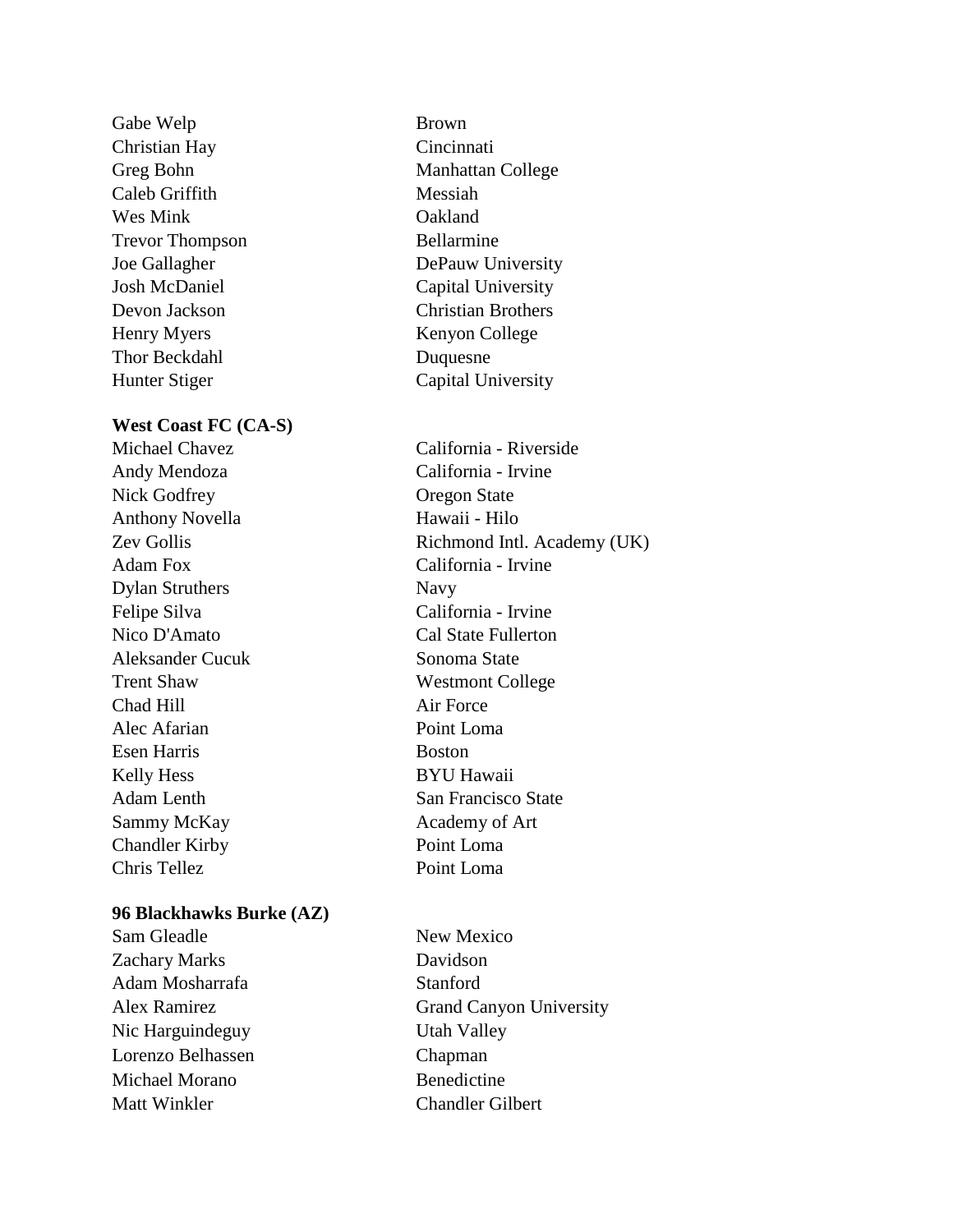Phillip Mourikes Manhattan College Alexis De La Rosa Yavapai

#### **SC Waukesha 95/96 Blue (WI)**

Colin Dibb Wisconsin - Milwaukee Colin Koerber Marquette Tyler Moore Drake Brody Kraussel Loyola - Chicago Jay Reardon Hamline University Bennett Wiley Virginia Wesleyan Ryan Rice Case Western Michael Benash Concordia

#### **Triangle United SA Gold (NC)**

Jake Dressman Campbell Marco Perez Campbell

#### **Penn Fusion 95 (E-PA)**

Joseph Hansen LaSalle Ryan Nork LaSalle JohnCarlos Roos George Mason David Zipkin Lehigh Anthony Daniele St. Johns Pat Murphy LaSalle Austin Stout West Virginia Todd Morton UMBC Kris Gross Bloomsburg James Crowley Rollins College John Schwien Gordon College Josiah O'Deens Grace College

Andy Chmielewski Wisconsin - Milwaukee Kai Bottum Wisconsin - Milwaukee Kurt Schneider Wisconsin - Parkside Trevor Bednarek Rose-Hulman Institute of Technology

Ben Fisher North Carolina - Wilmington

Matt Greer Dartmouth College Zach Jarrett Lycoming College

#### **Santa Clara Sporting 95 (CA-N)**

| Christian Aldama         | Pacific              |
|--------------------------|----------------------|
| <b>Bradley Bumgarner</b> | Cal State Sacramento |
| Kyle Cacoyannis          | Whitworth            |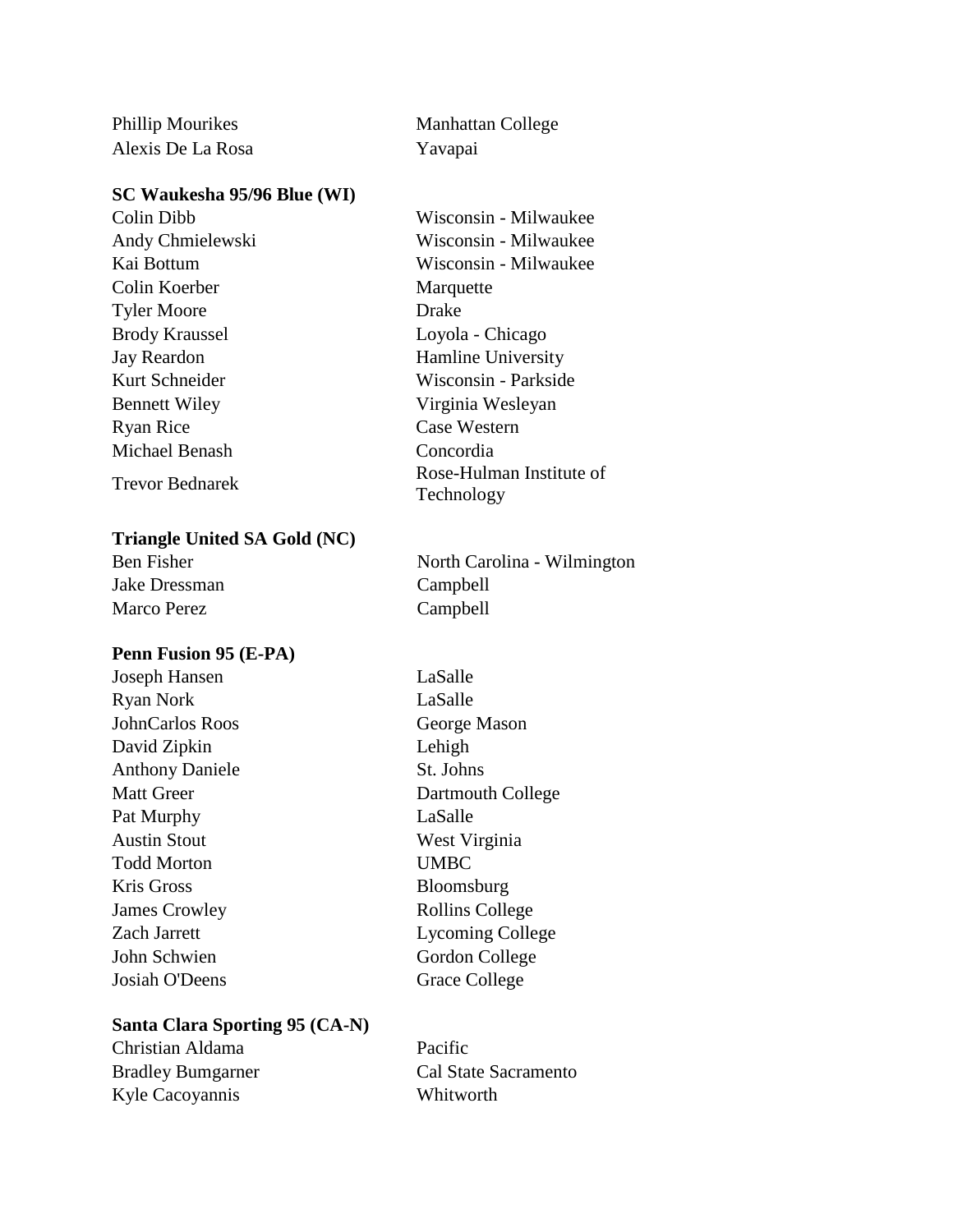Andres Ochoa Pacific Nathan Petrie Stanford **James Prusa** Pacific Jonah Snyder Whitworth Derek Wilcox Utah Valley

### **Fram 18 Premier (CA-S)**

JT Cook Saint Louis Tim Mehl **Indiana** Lucas Hodges Villanova Madison Gesser Boston College Charlie Keating UC San Diego Kevin Vondrak Georgetown Shane Staudle Boston

## **Aliance Academy 96 Black (MI)**

Brandon Bye Jayden Heyer Bradley Macomber Kyle Taalman Isaiah Orbe Dillon Herried Brandon Dinsmore Luke Gray Drew Emery Nick Snabes

## **Concorde Fire Elite (GA)**

Ben Ebersole Berry College Landon Barrow Georgia Southern Sam Tatum Knox College Morgen Richards Navy Thomas Glenn Mercer

- Jeffrey Powers California San Diego
- CJ Brill Oregon State Grant Sampson Loyola Marymount Ben Kim Loyola Marymount Chris Rieger Washington University - Saint Louis

| Western Michigan     |
|----------------------|
| Oakland              |
| <b>Bowling Green</b> |
| Ohio State           |
| Saginaw Valley State |
| Saginaw Valley State |
| Indiana Tech         |
| Taylor               |
| Albion               |
| Otterbein            |

Andrew Smith Georgia Gwinnett College Harris Malone Clayton State College Connor Behrend Presbyterian College